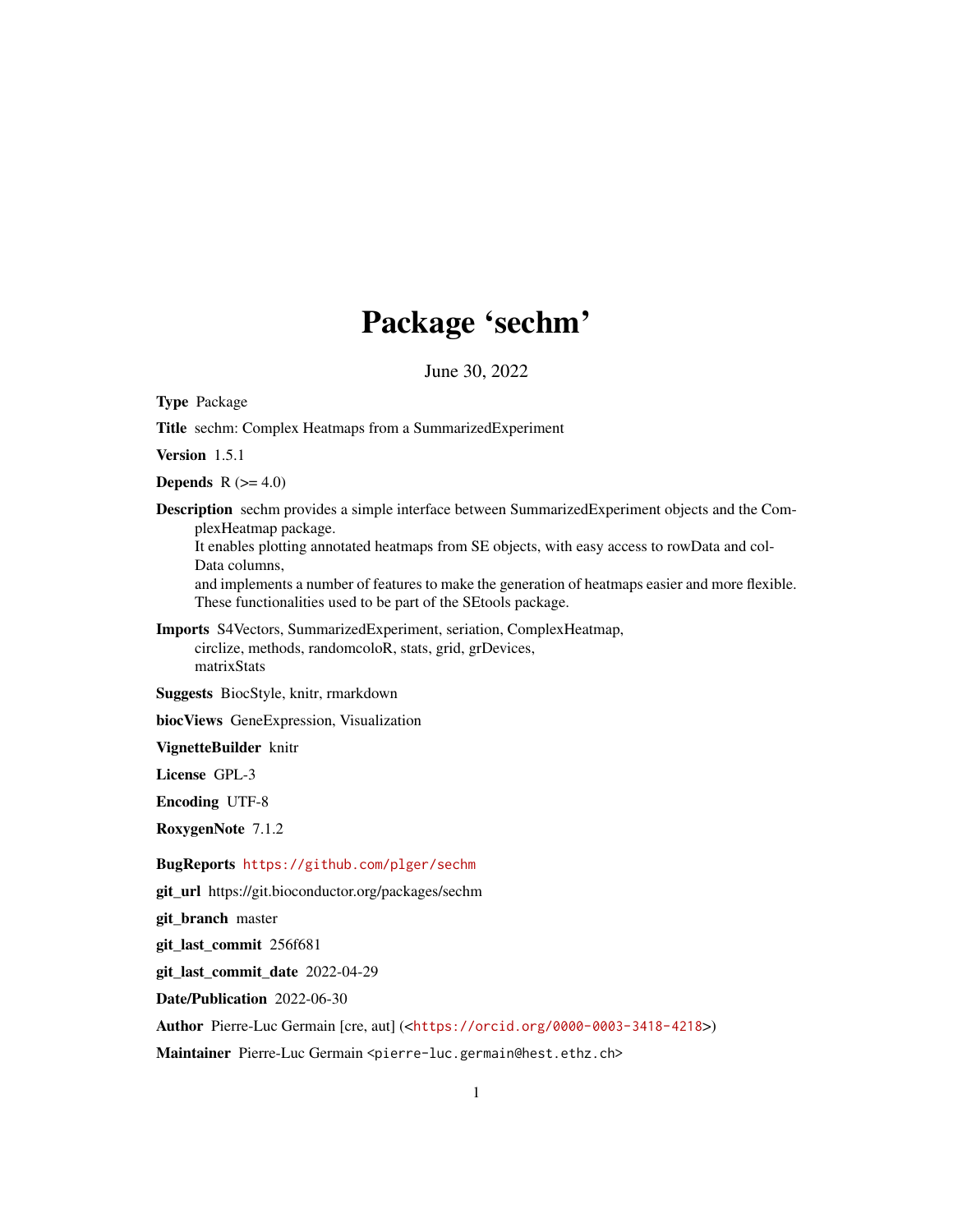# <span id="page-1-0"></span>R topics documented:

| Index |  |
|-------|--|
|       |  |

```
crossHm crossHm
```
#### Description

Plot a multi-panel heatmap from a list of [SummarizedExperiment-class](#page-0-0).

#### Usage

```
crossHm(
  ses,
  features,
  do.scale = TRUE,
  uniqueScale = FALSE,
  assayName = .getDef("assayName"),
  sortBy = seq_along(ses),
  only.common = TRUE,
  cluster_cols = FALSE,
  cluster_rows = is.null(sortBy),
  toporder = NULL,
  hmcols = NULL,
  breaks = .getDef("breaks"),
  gaps_at = .getDef("gaps_at"),
  gaps_row = NULL,
  name = NULL,top_annotation = .getDef("anno_columns"),
  left_annotation = .getDef("anno_rows"),
  anno_colors = list(),
  show_rownames = NULL,
 merge_legends = FALSE,
  show_colnames = FALSE,
  rel.width = NULL,
  ...
\mathcal{L}
```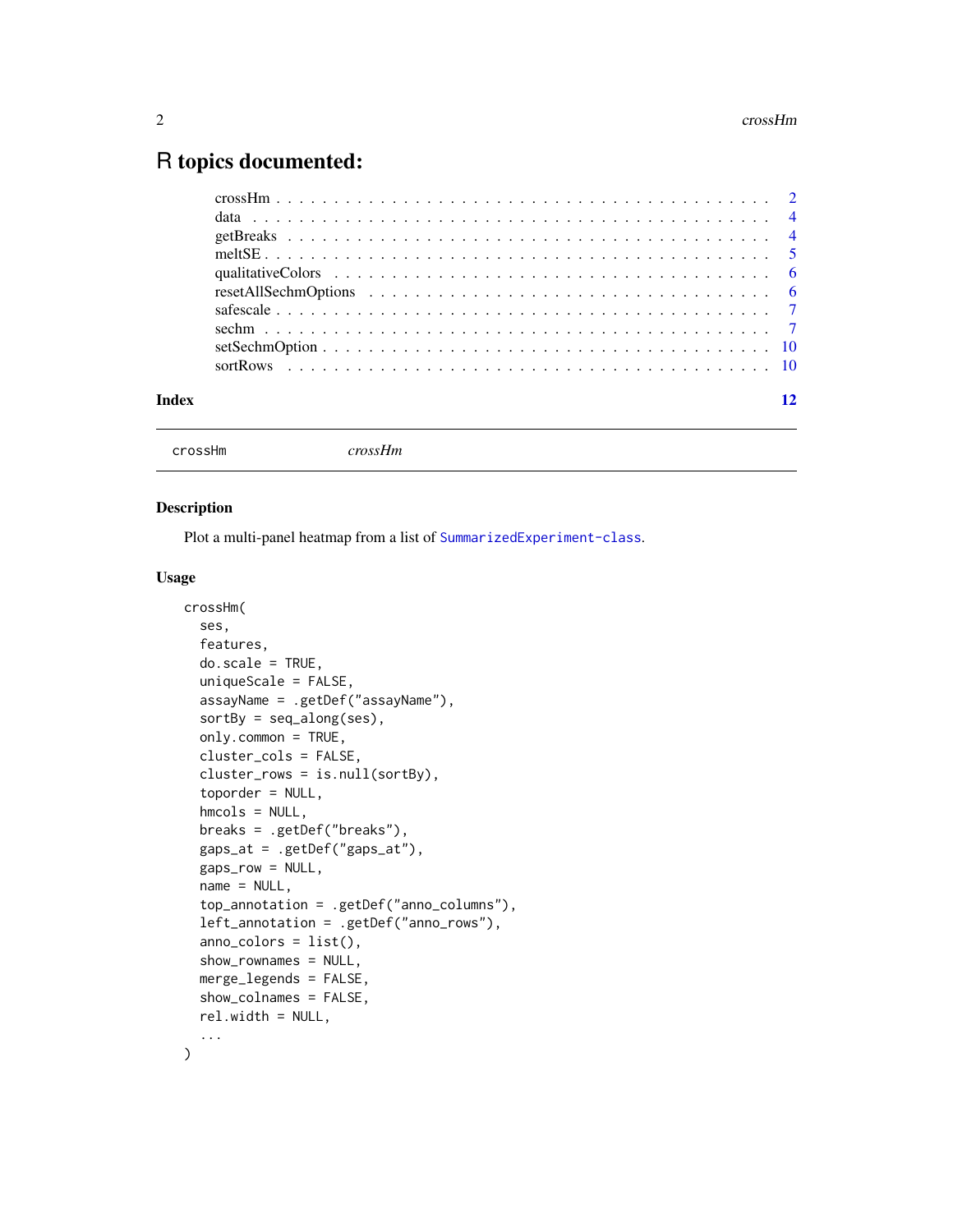#### <span id="page-2-0"></span>crossHm 3

#### Arguments

| ses             | A (named) list of SummarizedExperiment-class objects, with some matching<br>row names between them.                                                                                                                                                                                                                                                                                                                                                                                                                                                                             |
|-----------------|---------------------------------------------------------------------------------------------------------------------------------------------------------------------------------------------------------------------------------------------------------------------------------------------------------------------------------------------------------------------------------------------------------------------------------------------------------------------------------------------------------------------------------------------------------------------------------|
| features        | A vector of features (i.e. row.names) to plot.                                                                                                                                                                                                                                                                                                                                                                                                                                                                                                                                  |
| do.scale        | Logical; whether to scale rows in each SE (default TRUE).                                                                                                                                                                                                                                                                                                                                                                                                                                                                                                                       |
| uniqueScale     | Logical; whether to force the same colorscale for each heatmap.                                                                                                                                                                                                                                                                                                                                                                                                                                                                                                                 |
| assayName       | The name of the assay to use; if multiple names are given, the first available will<br>be used. Defaults to "logcpm", "lognorm".                                                                                                                                                                                                                                                                                                                                                                                                                                                |
| sortBy          | Names or indexes of 'ses' to use for sorting rows (default all)                                                                                                                                                                                                                                                                                                                                                                                                                                                                                                                 |
| only.common     | Logical; whether to plot only rows common to all SEs (default TRUE).                                                                                                                                                                                                                                                                                                                                                                                                                                                                                                            |
| cluster_cols    | Logical; whether to cluster columns (default FALSE).                                                                                                                                                                                                                                                                                                                                                                                                                                                                                                                            |
| cluster_rows    | Logical; whether to cluster rows (default TRUE if 'do.sortRows=FALSE', FALSE<br>otherwise).                                                                                                                                                                                                                                                                                                                                                                                                                                                                                     |
| toporder        | Optional verctor of categories on which to supra-order when sorting rows, or<br>name of a 'rowData' column to use for this purpose.                                                                                                                                                                                                                                                                                                                                                                                                                                             |
| $h$ mcols       | Colors for the heatmap.                                                                                                                                                                                                                                                                                                                                                                                                                                                                                                                                                         |
| breaks          | Breaks for the heatmap colors. Alternatively, symmetrical breaks can be gen-<br>erated automatically by setting 'breaks' to a numerical value between 0 and 1.<br>The value is passed as the 'split.prop' argument to the getBreaks function, and<br>indicates the proportion of the points to map to a linear scale, while the more<br>extreme values will be plotted on a quantile scale. 'breaks=FALSE' will dis-<br>able symmetrical scale and quantile capping, while retaining automatic breaks.<br>'breaks=1' will produce a symmetrical scale without quantile capping. |
| gaps_at         | Columns of 'colData' to use to establish gaps between columns.                                                                                                                                                                                                                                                                                                                                                                                                                                                                                                                  |
| gaps_row        | A named vector according to which rows will be split.                                                                                                                                                                                                                                                                                                                                                                                                                                                                                                                           |
| name            | The title of the heatmap key.                                                                                                                                                                                                                                                                                                                                                                                                                                                                                                                                                   |
|                 | top_annotation Columns of 'colData' to use for top annotation.                                                                                                                                                                                                                                                                                                                                                                                                                                                                                                                  |
| left_annotation |                                                                                                                                                                                                                                                                                                                                                                                                                                                                                                                                                                                 |
|                 | Columns of 'rowData' to use for left annotation.                                                                                                                                                                                                                                                                                                                                                                                                                                                                                                                                |
| anno_colors     | List of colors to use for annotation.                                                                                                                                                                                                                                                                                                                                                                                                                                                                                                                                           |
| show_rownames   | Whether to show row names (default TRUE if 50 rows or less).                                                                                                                                                                                                                                                                                                                                                                                                                                                                                                                    |
| merge_legends   | Logical; passed to draw-HeatmapList-method                                                                                                                                                                                                                                                                                                                                                                                                                                                                                                                                      |
| show_colnames   | Whether to show column names (default FALSE).                                                                                                                                                                                                                                                                                                                                                                                                                                                                                                                                   |
| rel.width       | Relative width of the heatmaps                                                                                                                                                                                                                                                                                                                                                                                                                                                                                                                                                  |
| .               | Any other parameter passed to each call of Heatmap.                                                                                                                                                                                                                                                                                                                                                                                                                                                                                                                             |

#### Value

A Heatmap list.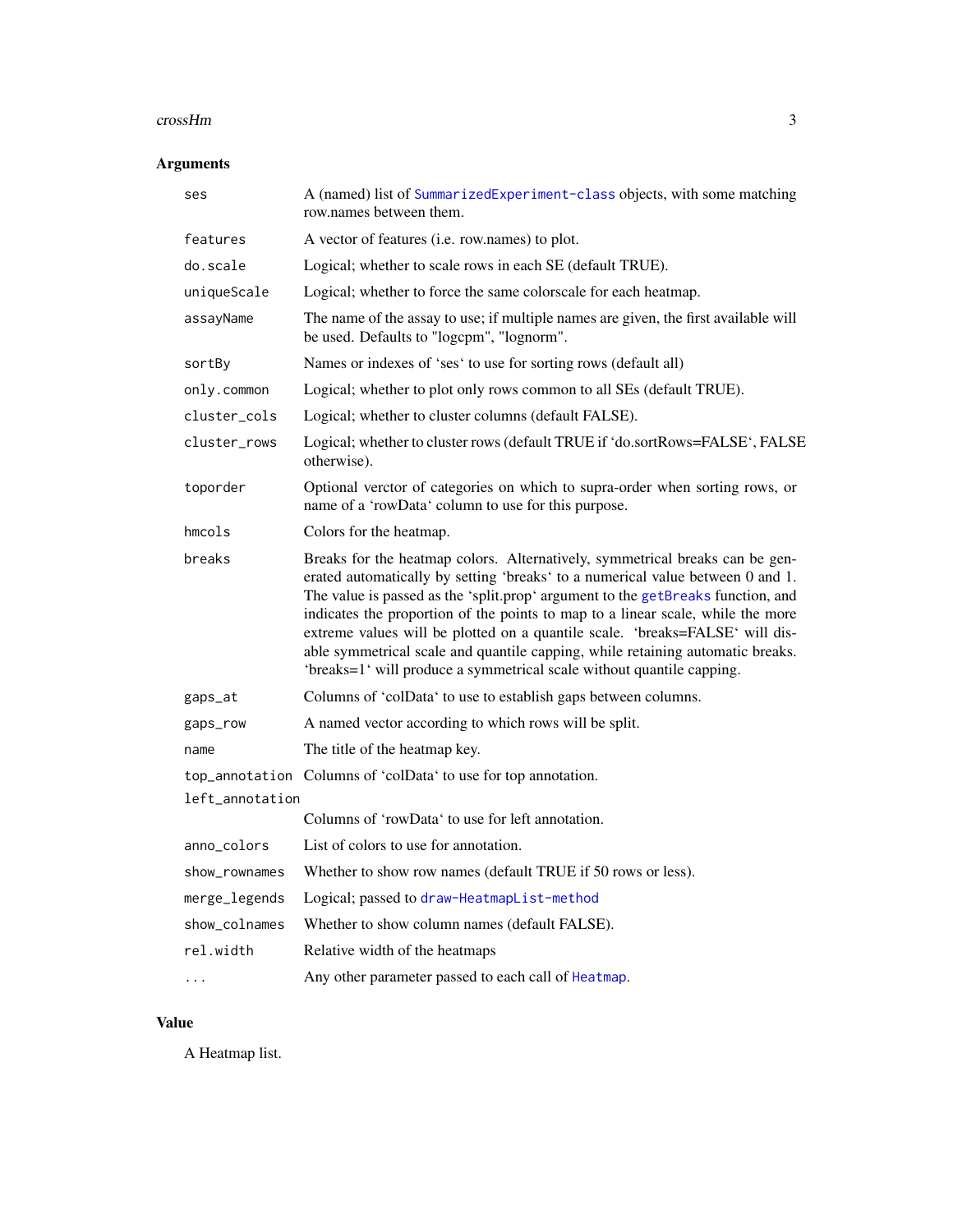#### Examples

```
data("Chen2017", package="sechm")
se1 <- Chen2017[,1:6]
se2 <- Chen2017[,7:15]
se3 <- crossHm(list(se1=se1, se2=se2), row.names(se1)[1:10] )
```
data *Example dataset*

#### Description

A [SummarizedExperiment-class](#page-0-0) containing (a subset of) hippocampus RNAseq of mice treated with Forskolin.

#### Value

a [SummarizedExperiment-class](#page-0-0).

#### References

Chen et al. 2017. Mapping Gene Expression in Excitatory Neurons during Hippocampal Late-Phase Long-Term Potentiation *Frontiers in Molecular Neuroscience*. DOI: 10.3389/fnmol.2017.00039

<span id="page-3-1"></span>

|--|--|

#### Description

Produces symmetrical breaks for a color scale, with the scale steps increasing for large values, which is useful to avoid outliers influencing too much the color scale.

#### Usage

```
getBreaks(x, n, split, prop = 0.98, symmetric = TRUE)
```
#### Arguments

| X          | A matrix of log2FC (or any numerical values centered around 0)                                                                                       |
|------------|------------------------------------------------------------------------------------------------------------------------------------------------------|
| n          | The desired number of breaks.                                                                                                                        |
| split.prop | The proportion of the data points to plot on a linear scale; the remaining will be<br>plotted on a scale with regular frequency per step (quantile). |
| symmetric  | Logical; whether breaks should be symmetric around 0 (default TRUE)                                                                                  |

<span id="page-3-0"></span>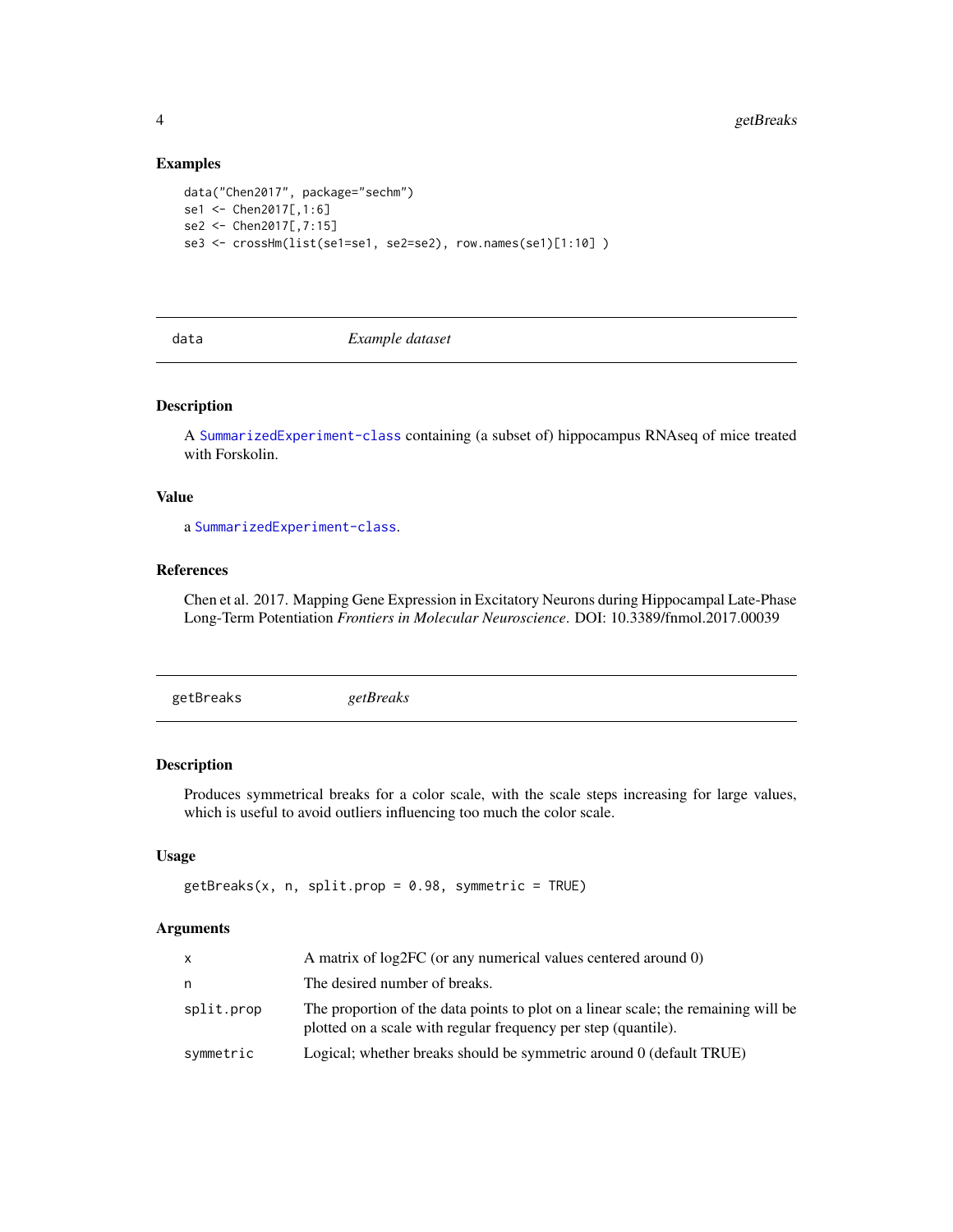#### <span id="page-4-0"></span>meltSE 5

# Value

A vector of breaks of length = 'n'

#### Examples

```
dat \le - rnorm(100,sd = 10)
getBreaks(dat, 10)
```
meltSE *meltSE*

# Description

Melts a SE object into a [ggplot](#page-0-0)-ready long data.frame.

#### Usage

```
meltSE(
  x,
  features,
  assayName = NULL,
  colDat.columns = NULL,
  rowDat.columns = NULL
)
```
#### Arguments

| $\mathsf{x}$ | An object of class SummarizedExperiment-class                                                                                  |
|--------------|--------------------------------------------------------------------------------------------------------------------------------|
| features     | A vector of features (i.e. row.names) to include. Use 'features=NULL' to in-<br>clude all.                                     |
| assayName    | The name(s) of the assay(s) to use. If NULL and the assays are named, all of<br>them will be included.                         |
|              | colDat.columns The colData columns to include (defaults includes all). Use 'colDat.columns=NA'<br>in order not to include any. |
|              | rowDat.columns The rowData columns to include (default all). Use 'rowData=NA' to not include<br>any.                           |

#### Value

A data.frame.

# Examples

```
data("Chen2017", package="sechm")
head(meltSE(Chen2017,"Fos"))
```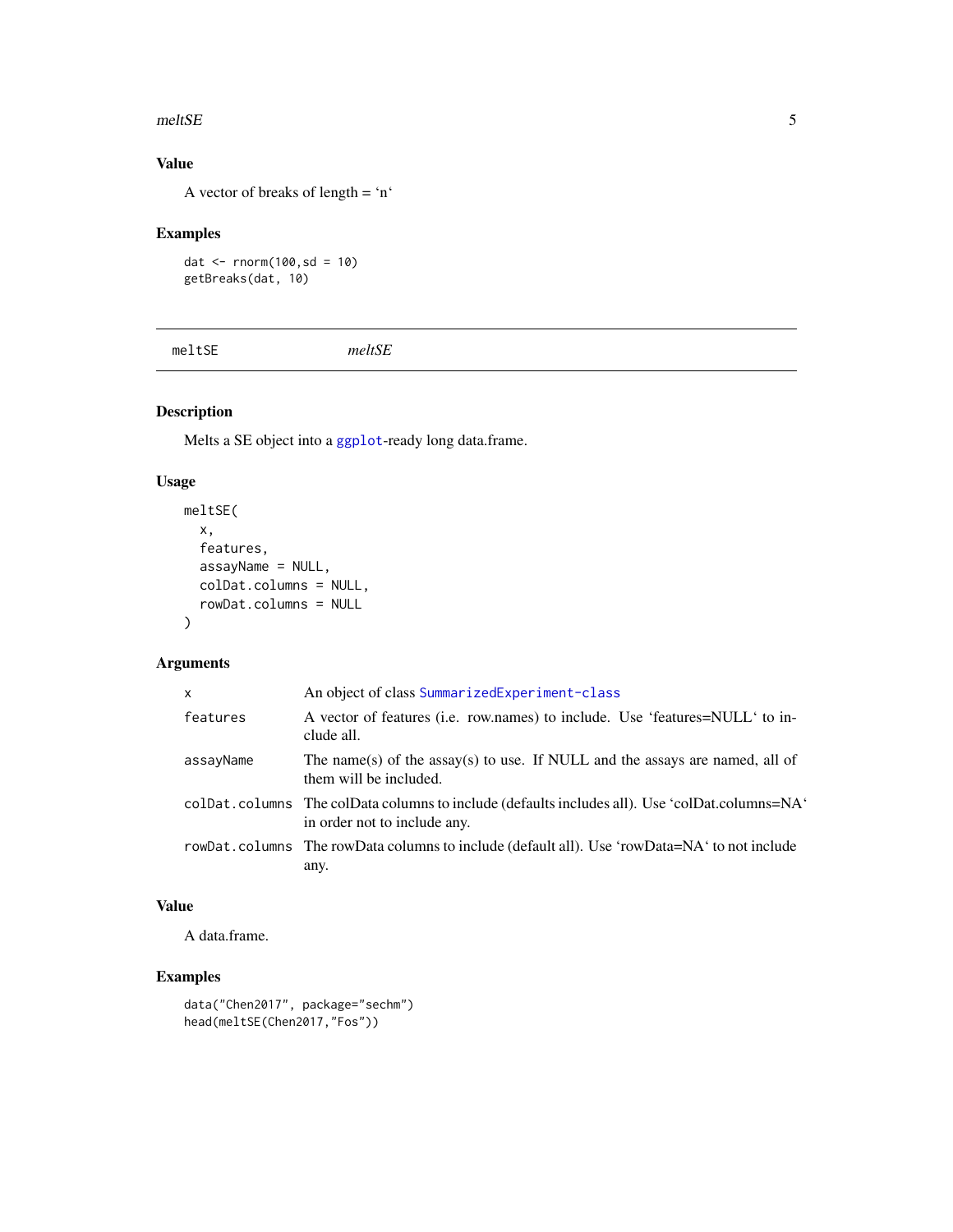<span id="page-5-0"></span>qualitativeColors *qualitativeColors*

# Description

qualitativeColors

#### Usage

qualitativeColors(names, ...)

# Arguments

| names   | The names to which the colors are to be assigned, or an integer indicating the<br>desired number of colors |
|---------|------------------------------------------------------------------------------------------------------------|
| $\cdot$ | passed to 'randomcoloR::distinctColorPalette'                                                              |

# Value

A vector (eventually named) of colors

resetAllSechmOptions *resetAllSechmOptions*

#### Description

Resents all package options

#### Usage

resetAllSechmOptions()

#### Value

None

#### Examples

resetAllSechmOptions()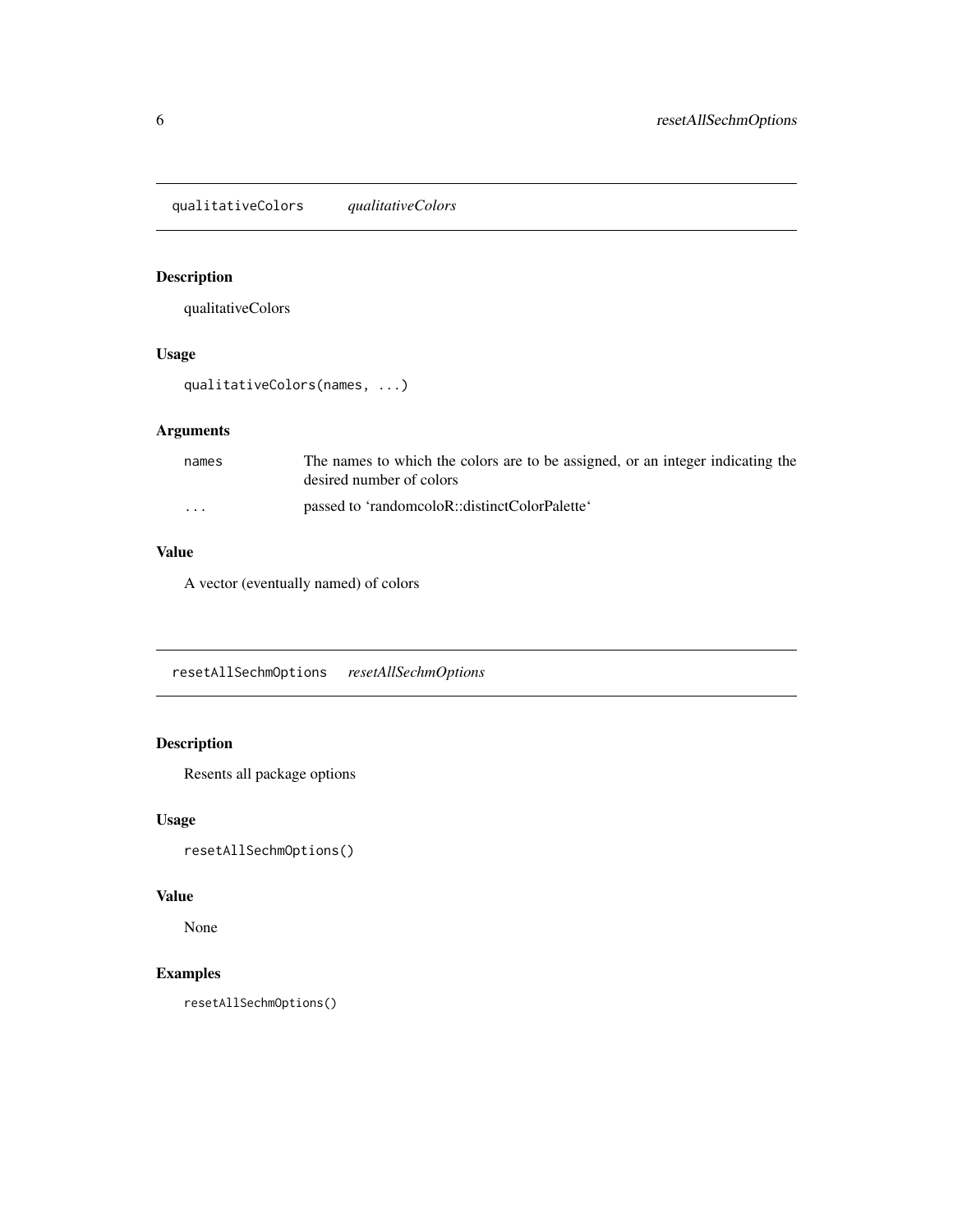<span id="page-6-0"></span>safescale *safescale*

#### Description

Equivalent to 'base::scale', but handling missing values and null variance a bit more elegantly.

#### Usage

```
safescale(x, center = TRUE, byRow = FALSE)
```
#### Arguments

| X      | A matrix.                                             |
|--------|-------------------------------------------------------|
| center | Logical, whether to center values.                    |
| byRow  | Logical, whether to scale by rows instead of columns. |

# Value

A scaled matrix.

#### Examples

m <- matrix(rnorm(100), nrow=10) m.scaled <- safescale(m)

sechm *sechm*

#### Description

ComplexHeatmap wrapper for [SummarizedExperiment-class](#page-0-0).

#### Usage

```
sechm(
  se,
  features,
 do.scale = FALSE,
 assayName = NULL,
 name = NULL,
  sortRowsOn = seq_len(ncol(se)),
 cluster_cols = FALSE,
  cluster_rows = is.null(sortRowsOn),
  toporder = NULL,
```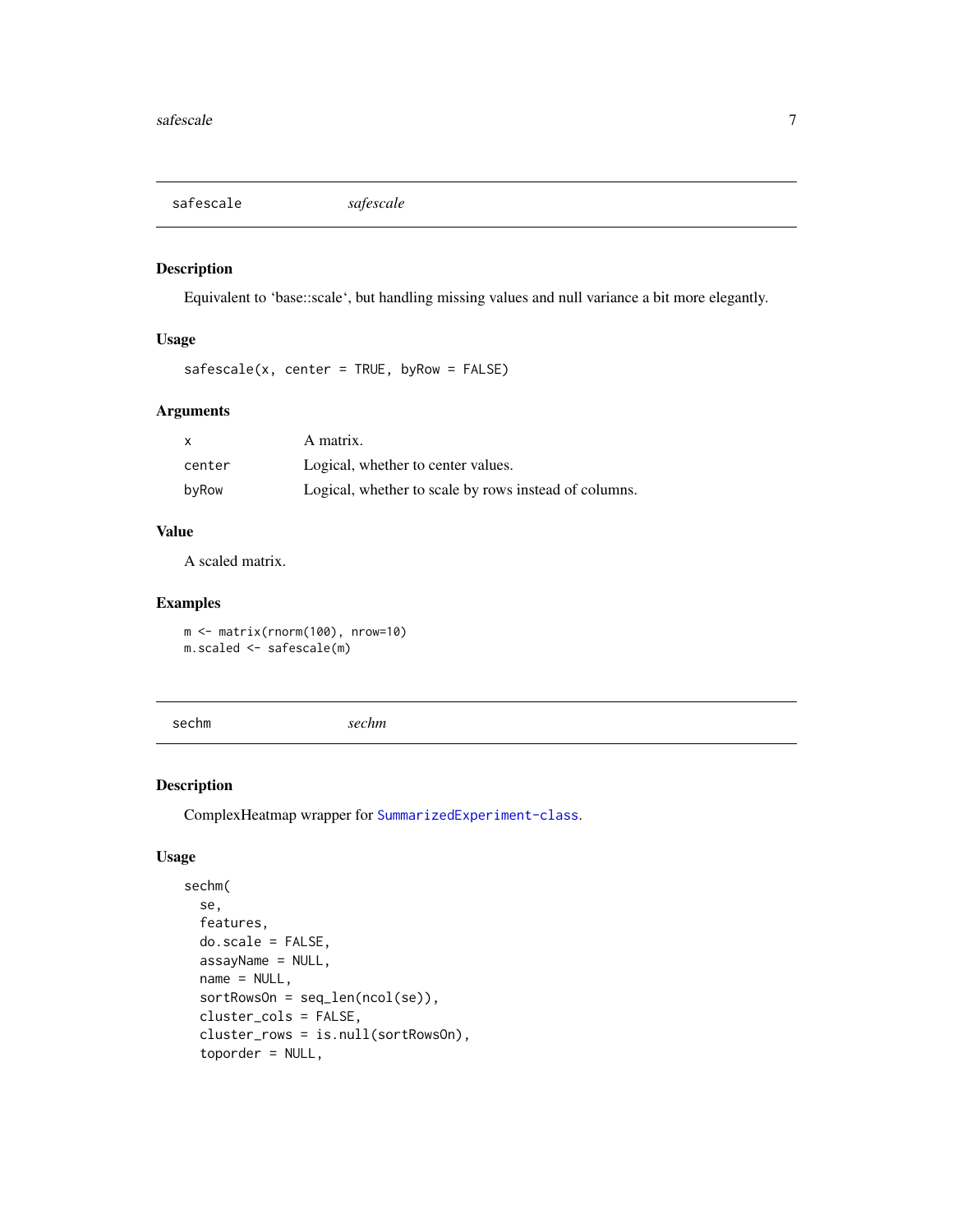```
hmcols = NULL,
 breaks = .getDef("breaks"),
 gaps_at = .getDef("gaps_at"),
 gaps_row = NULL,
 left_annotation = NULL,
  right_annotation = NULL,
  top_annotation = NULL,
 bottom_annotation = NULL,
  anno_colors = list(),
  show_rownames = NULL,
  show_colnames = FALSE,
  isMult = FALSE,
  show_heatmap_legend = !isMult,
  show_annotation_legend = TRUE,
 mark = NULL,na_col = "white",
  annorow_title_side = ifelse(show_colnames, "bottom", "top"),
  includeMissing = FALSE,
 sort.method = "MDS_angle",
  ...
\mathcal{L}
```
#### Arguments

| se           | A SummarizedExperiment-class.                                                                                                                                                                                                                                                                                                                                                                                                                                                                                                                                                   |
|--------------|---------------------------------------------------------------------------------------------------------------------------------------------------------------------------------------------------------------------------------------------------------------------------------------------------------------------------------------------------------------------------------------------------------------------------------------------------------------------------------------------------------------------------------------------------------------------------------|
| features     | An optional vector of features (i.e. row names of 'se')                                                                                                                                                                                                                                                                                                                                                                                                                                                                                                                         |
| do.scale     | Logical; whether to scale rows (default FALSE).                                                                                                                                                                                                                                                                                                                                                                                                                                                                                                                                 |
| assayName    | An optional vector of assayNames to use. The first available will be used, or the<br>first assay if NULL.                                                                                                                                                                                                                                                                                                                                                                                                                                                                       |
| name         | The name of the heatmap, eventually appearing as title of the color scale.                                                                                                                                                                                                                                                                                                                                                                                                                                                                                                      |
| sortRowsOn   | Sort rows by MDS polar order using the specified columns (default all)                                                                                                                                                                                                                                                                                                                                                                                                                                                                                                          |
| cluster cols | Whether to cluster columns (default F)                                                                                                                                                                                                                                                                                                                                                                                                                                                                                                                                          |
| cluster rows | Whether to cluster rows; default FALSE if 'do.sortRows=TRUE'.                                                                                                                                                                                                                                                                                                                                                                                                                                                                                                                   |
| toporder     | Optional verctor of categories on which to supra-order when sorting rows, or<br>name of a 'rowData' column to use for this purpose.                                                                                                                                                                                                                                                                                                                                                                                                                                             |
| hmcols       | Colors for the heatmap.                                                                                                                                                                                                                                                                                                                                                                                                                                                                                                                                                         |
| breaks       | Breaks for the heatmap colors. Alternatively, symmetrical breaks can be gen-<br>erated automatically by setting 'breaks' to a numerical value between 0 and 1.<br>The value is passed as the 'split.prop' argument to the getBreaks function, and<br>indicates the proportion of the points to map to a linear scale, while the more<br>extreme values will be plotted on a quantile scale. 'breaks=FALSE' will dis-<br>able symmetrical scale and quantile capping, while retaining automatic breaks.<br>'breaks=1' will produce a symmetrical scale without quantile capping. |
| gaps_at      | Columns of 'colData' to use to establish gaps between columns.                                                                                                                                                                                                                                                                                                                                                                                                                                                                                                                  |
| gaps_row     | Passed to the heatmap function; if missing, will be set automatically according<br>to toporder.                                                                                                                                                                                                                                                                                                                                                                                                                                                                                 |

<span id="page-7-0"></span>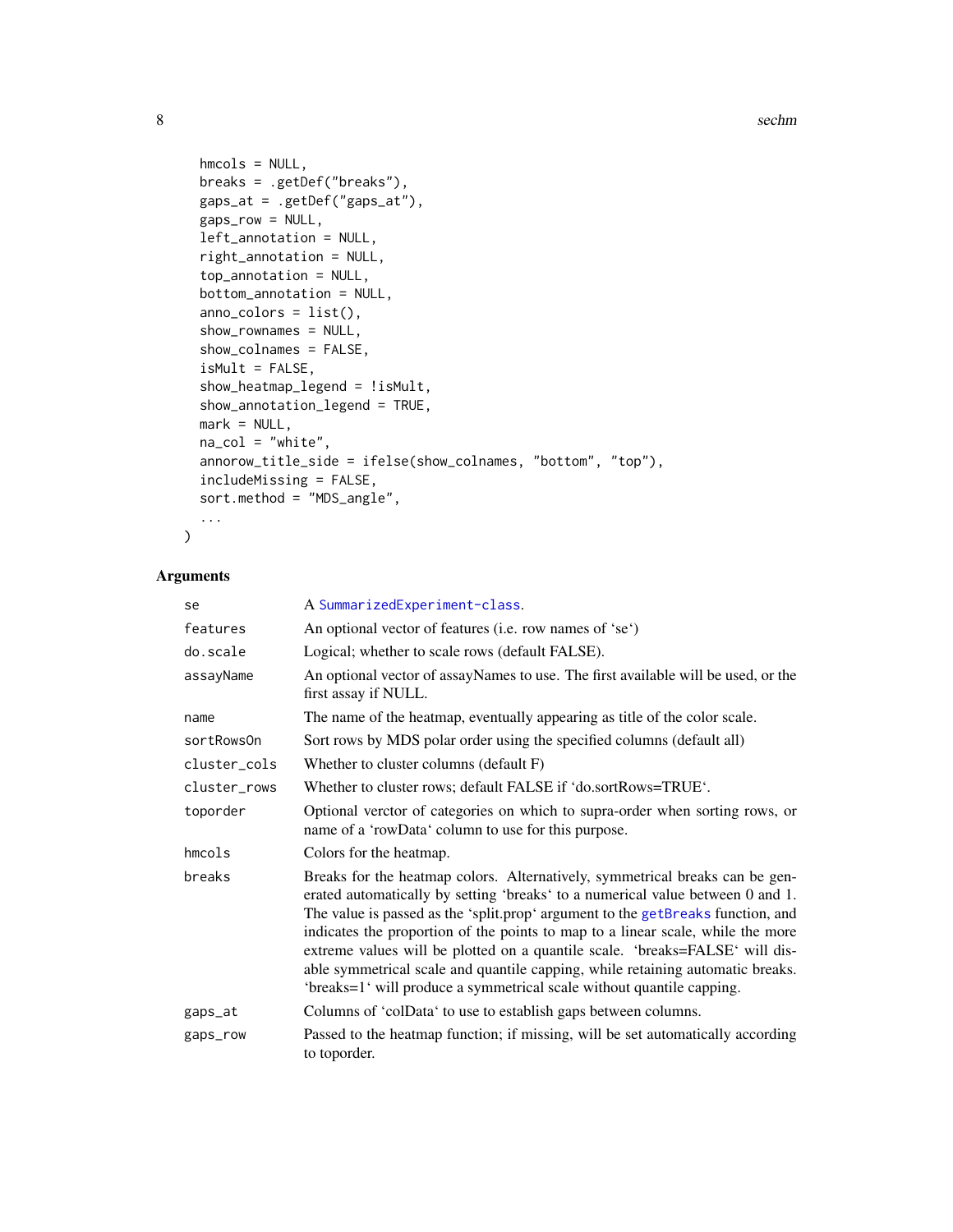#### <span id="page-8-0"></span>sechm 9

| left_annotation        |                                                                                                                                                                                       |  |
|------------------------|---------------------------------------------------------------------------------------------------------------------------------------------------------------------------------------|--|
|                        | Columns of 'rowData' to use for left annotation. Alternatively, an 'HeatmapAn-<br>notation' object.                                                                                   |  |
| right_annotation       |                                                                                                                                                                                       |  |
|                        | Columns of 'rowData' to use for left annotation. Alternatively, an 'HeatmapAn-<br>notation' object.                                                                                   |  |
|                        | top_annotation Columns of 'colData' to use for top annotation. Alternatively, an 'HeatmapAn-<br>notation' object. To disable (overriding defaults), use 'top_annotation=character()'. |  |
| bottom_annotation      |                                                                                                                                                                                       |  |
|                        | Columns of 'colData' to use for bottom annotation. Alternatively, an 'Heatma-<br>pAnnotation' object.                                                                                 |  |
| anno_colors            | List of colors to use for annotation.                                                                                                                                                 |  |
| show_rownames          | Whether to show row names (default TRUE if less than 50 rows to plot).                                                                                                                |  |
| show_colnames          | Whether to show column names (default FALSE).                                                                                                                                         |  |
| isMult                 | Logical; used to silence labels when plotting multiple heatmaps                                                                                                                       |  |
| show_heatmap_legend    |                                                                                                                                                                                       |  |
|                        | Logical; whether to show heatmap legend                                                                                                                                               |  |
| show_annotation_legend |                                                                                                                                                                                       |  |
|                        | Logical; whether to show the annotation legend.                                                                                                                                       |  |
| mark                   | An optional vector of gene names to highlight.                                                                                                                                        |  |
| $na_{col}$             | Color of NA values                                                                                                                                                                    |  |
| annorow_title_side     |                                                                                                                                                                                       |  |
|                        | Side (top or bottom) of row annotation names                                                                                                                                          |  |
|                        | includeMissing Logical; whether to include missing features (default FALSE)                                                                                                           |  |
| sort.method            | Row sorting method (see sortRows)                                                                                                                                                     |  |
| $\cdots$               | Further arguments passed to 'Heatmap'                                                                                                                                                 |  |

#### Value

A a [Heatmap-class](#page-0-0).

# Examples

```
data("Chen2017", package="sechm")
sechm(Chen2017, row.names(Chen2017)[1:10], do.scale=TRUE)
```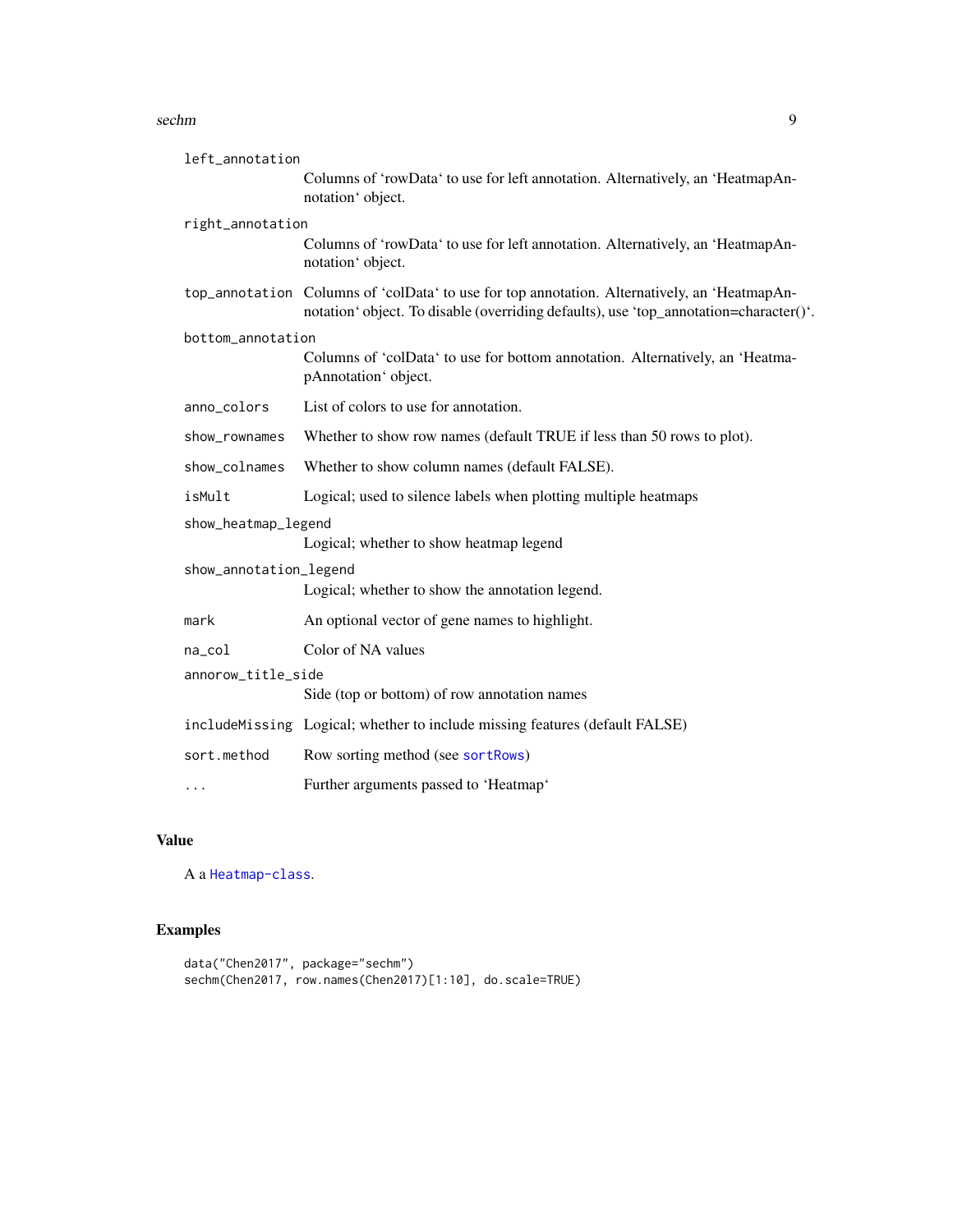<span id="page-9-0"></span>setSechmOption *setSechmOption*

# Description

Sets a package-wide option for 'sechm'

#### Usage

setSechmOption(variable, value)

#### Arguments

| variable | The name of the variable to set |
|----------|---------------------------------|
| value    | The parameter value to save     |

#### Value

None

#### Examples

setSechmOption("hmcols", value=c("blue","black","yellow"))

<span id="page-9-1"></span>sortRows *sortRows*

# Description

sortRows

#### Usage

```
sortRows(
 x,
 z = FALSE,
 toporder = NULL,
 na.rm = FALSE,method = "MDS_angle",
  toporder.meth = "before"
\mathcal{L}
```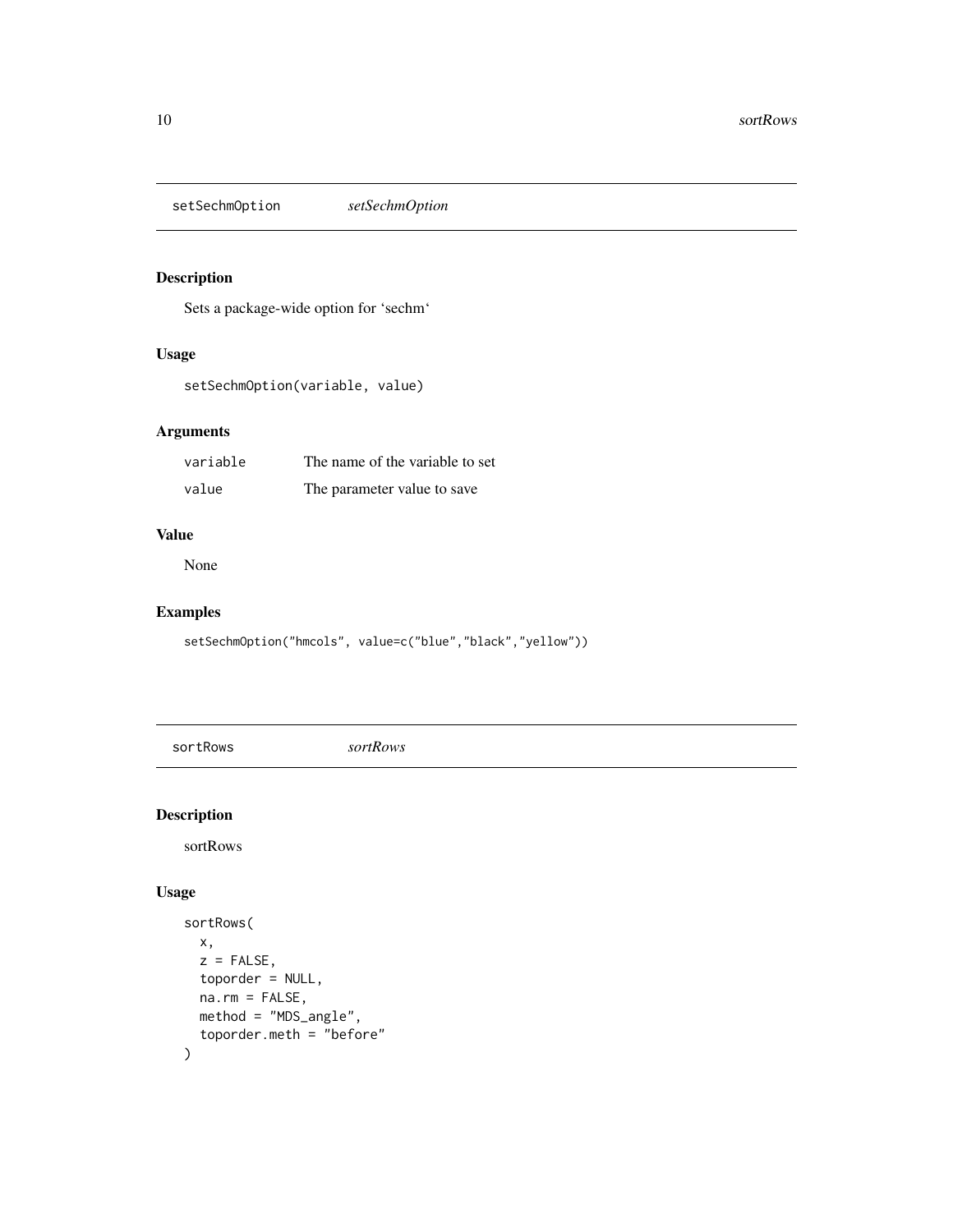#### sortRows 11

#### Arguments

| $\mathsf{x}$  | A numeric matrix or data.frame.                                                                    |
|---------------|----------------------------------------------------------------------------------------------------|
| Z             | Whether to scale rows for the purpose of calculating order.                                        |
| toporder      | Optional verctor of categories (length= $nrow(x)$ ) on which to supra-order when<br>sorting rows.  |
| na.rm         | Whether to remove missing values and invariant rows.                                               |
| method        | Seriation method; 'MDS_angle' (default) or 'R2E' recommended.                                      |
| toporder.meth | Whether to perform higher-order sorting 'before' (default) or 'after' the lower-<br>order sorting. |

#### Value

A reordered matrix or data.frame.

# Examples

```
# random data
m <- matrix( round(rnorm(100,mean=10, sd=2)), nrow=10,
             dimnames=list(LETTERS[1:10], letters[11:20]) )
m
sortRows(m)
```